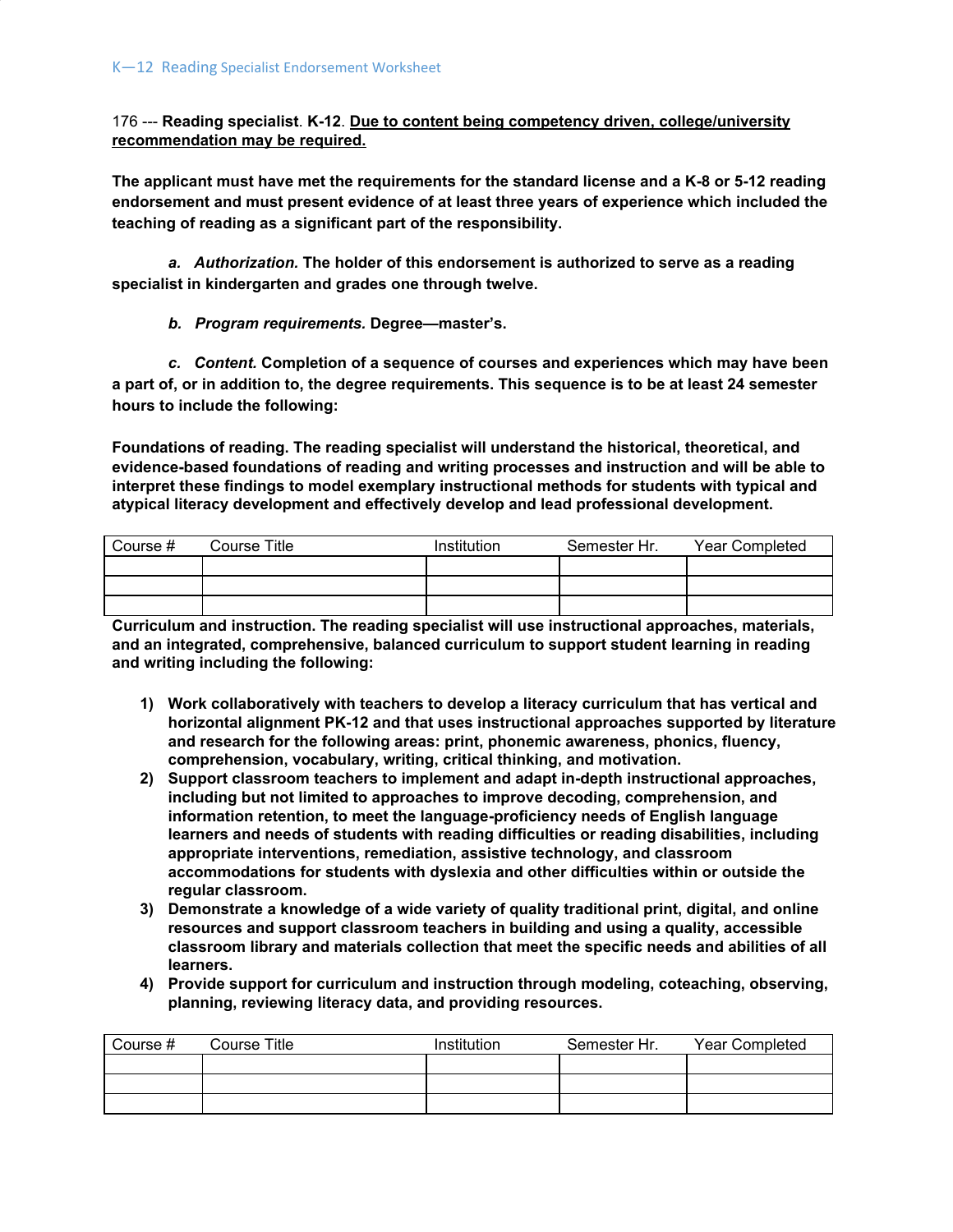**Assessment, diagnosis, and evaluation. The reading specialist will use a variety of assessment tools and practices to plan and evaluate effective reading and writing instruction including the following:**

- **1) Demonstrate an understanding of the literature and research related to assessments and their purposes, strengths, and limitations, which includes tools for screening, diagnosis, progress monitoring, and measuring outcomes, demonstrate an understanding of the signs and symptoms of reading difficulties including but not limited to dyslexia, and also demonstrate an understanding of district and state assessments, proficiency standards and student benchmarks.**
- **2) Select, administer, and interpret assessments for specific purposes, including collaboration with teachers in the analysis of data, and leading schoolwide or districtwide scale analyses to select assessment tools that provide a systemic framework for assessing reading, writing, and language growth of all students, including those with reading difficulties and reading disabilities including but not limited to students with dyslexia and English language learners.**
- **3) Use assessment information to plan and evaluate instruction, including multiple data sources for analysis and instructional planning, for examining the effectiveness of specific intervention practices and students' responses to interventions including appropriate interventions, remediation, assistive technology, and classroom accommodations for students with dyslexia and other difficulties, and to plan professional development initiatives.**
- **4) Communicate assessment results and implications to a variety of audiences.**

| Course # | Course Title | Institution | Semester Hr. | Year Completed |
|----------|--------------|-------------|--------------|----------------|
|          |              |             |              |                |
|          |              |             |              |                |
|          |              |             |              |                |

**Administration and supervision of reading programs. The reading specialist will:**

- **1) Demonstrate foundational knowledge of adult learning theories and related research about organizational change, professional development, and school culture.**
- **2) Demonstrate the practical application of literacy leadership including planning, developing, supervising, and evaluating literacy programs at all levels.**
- **3) Demonstrate knowledge of supervising an overall reading program, including but not limited to staffing; budgetary practices; planning, preparing, and selecting materials; subsystems; special provisions; and evaluating teacher performance.**
- **4) Participate in, design, facilitate, lead, and evaluate effective and differentiated professional development programs to effectively implement literacy instruction.**
- **5) Demonstrate an understanding of local, state, and national policies that affect reading and writing instruction.**
- **6) Promote effective communication and collaboration among stakeholders, including parents and guardians, teachers, administrators, policymakers, and community members, and advocate for change when necessary to promote effective literacy instruction.**

| Course # | Course Title | Institution | Semester Hr. | Year Completed |
|----------|--------------|-------------|--------------|----------------|
|          |              |             |              |                |
|          |              |             |              |                |